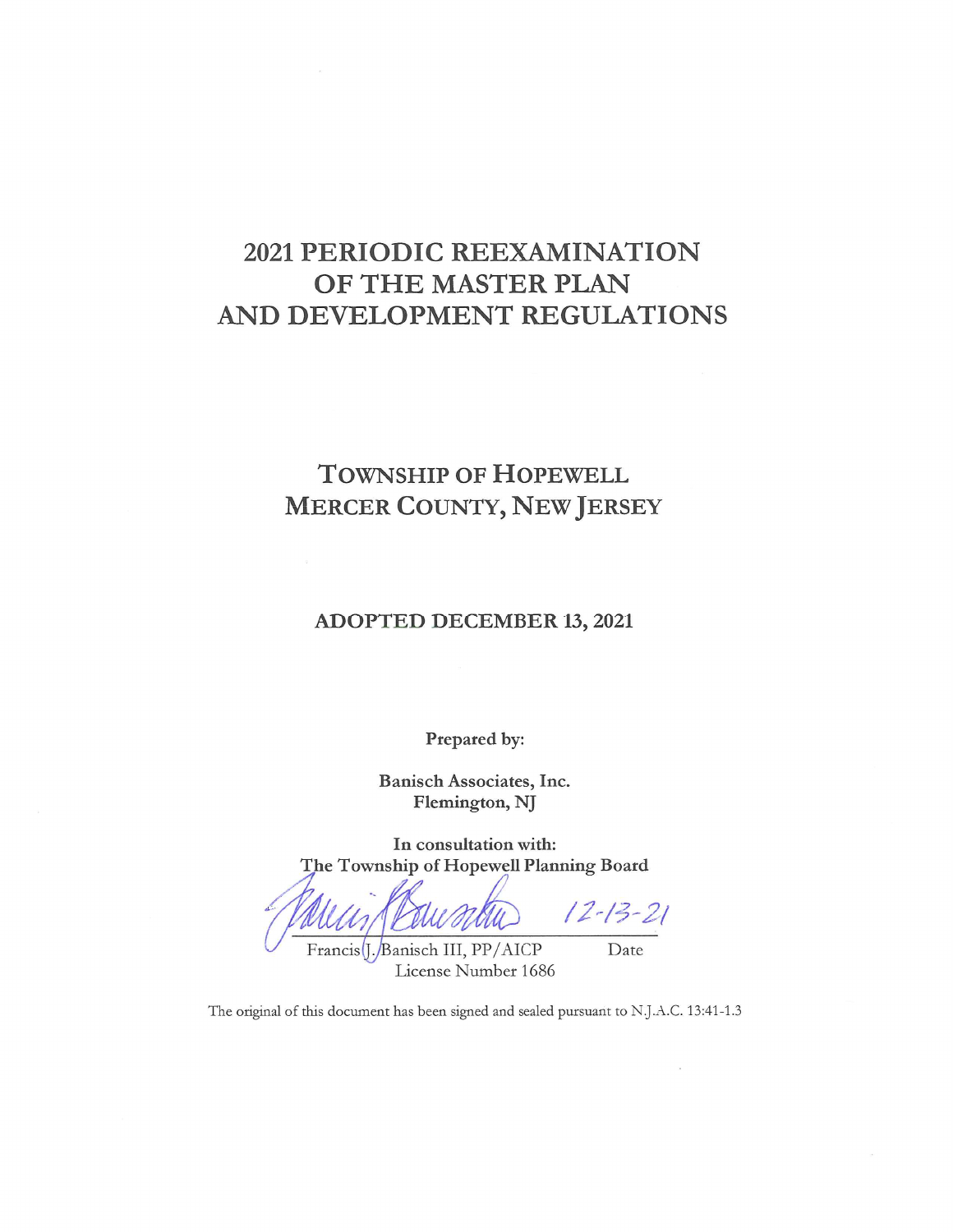# **INTRODUCTION**

The Municipal Land Use Law (MLUL), at N.J.S.A. 40:55D-89 includes the following statement relative to the periodic examination of a municipal Master Plan:

*"The governing body shall, at least every ten years, provide for a general reexamination of its master plan and development regulations by the planning board which shall prepare and adopt by resolution a report on the findings of such reexamination, a copy of which report and resolution shall be sent to the county planning board and the municipal clerk of each adjoining municipality. The first such reexamination shall have been completed by August 1, 1982. The next reexamination shall be completed by August 1, 1988. Thereafter, a reexamination shall be completed at least once every 10 years from the previous reexamination."*

The Township of Hopewell Planning Board adopted the most recent Periodic Master Plan Reexamination on December 15, 2011. Prior to that, reexamination reports were completed in 1992, 1998, 2002, 2007 and 2009. In addition, the Township of Hopewell Planning Board last adopted the following comprehensive master plans and amendments as follows:

- Housing Element and Fair Share Plan (adopted July 18, 2019)
- Open Space and Recreation Plan Element (adopted June 28, 2018)
- Master Plan Amendment Creation of the OP 1 Zone (adopted December 8, 2016)
- Farmland Preservation Plan Element (adopted January 26, 2012)
- Land Use Plan Element (adopted November 19, 2009)
- Utility Services Plan Element (adopted November 19, 2009)
- Community Facilities Plan Element (adopted April 12, 2007)
- Circulation Plan Element (adopted March 9, 2006)
- Stormwater Management Plan Element (adopted March 22, 2005)
- Historic Preservation Plan Element (adopted December 9, 2004)

The Municipal Land Use Law requires consideration of five areas (N.J.S.A. 40:55D-89a-e) within the Reexamination Report, which are discussed below:

a. The major problems and objectives relating to land development in the municipality at the time of the adoption of the last reexamination report.

b. The extent to which such problems and objectives have been reduced or have increased subsequent to such date.

c. The extent to which there have been significant changes in the assumptions, policies, and objectives forming the basis for the master plan or development regulations as last revised, with particular regard to the density and distribution of population and land uses, housing conditions, circulation, conservation of natural resources, energy conservation, collection, disposition, and recycling of designated recyclable materials, and changes in State, county and municipal policies and objectives.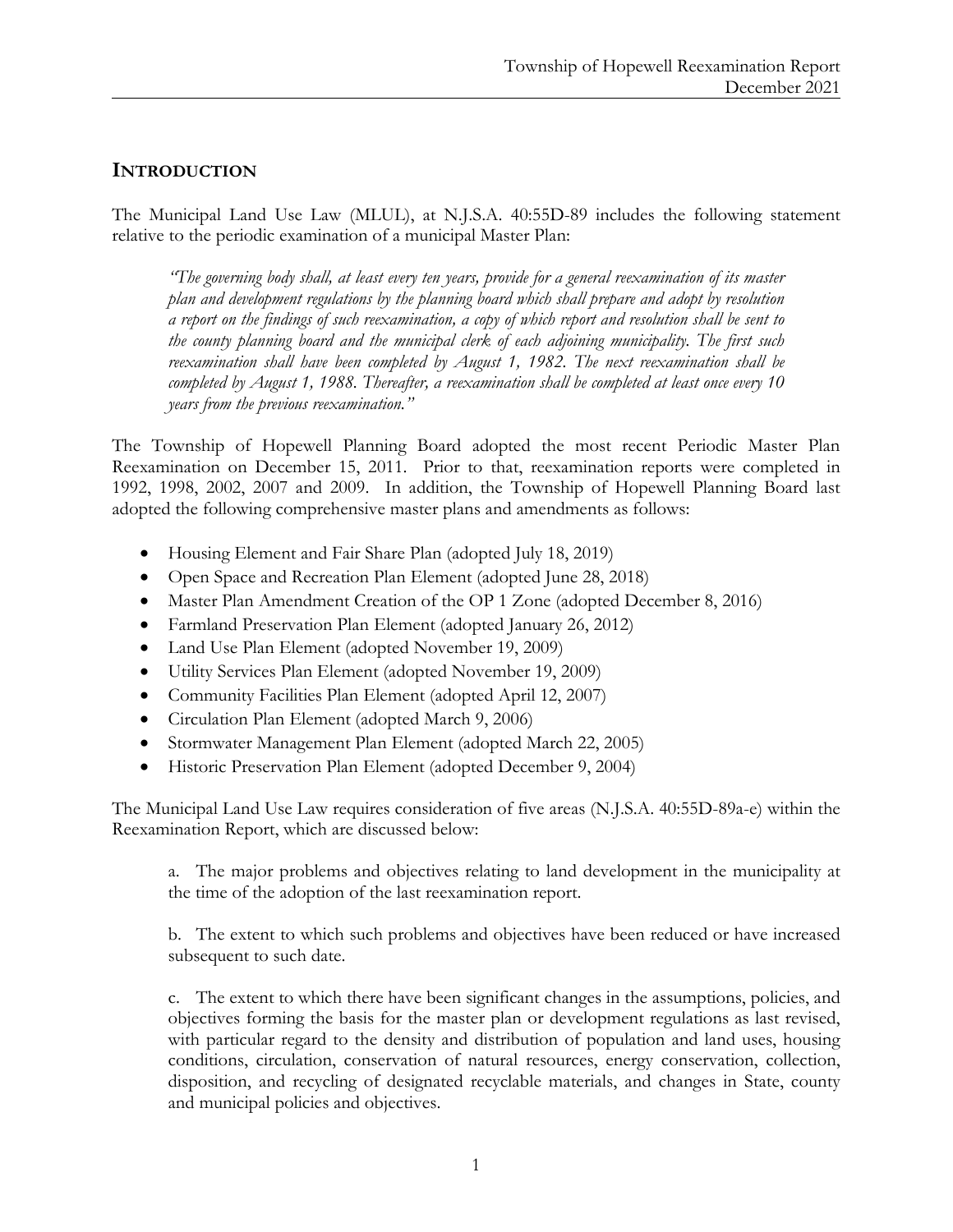d. The specific changes recommended for the master plan or development regulations, if any, including underlying objectives, policies and standards, or whether a new plan or regulations should be prepared.

e. The recommendations of the Planning Board concerning the incorporation of redevelopment plans adopted pursuant to the "Local Redevelopment and Housing Law," into the land use plan element of the municipal master plan, and recommended changes, if any, in the local development regulations necessary to effectuate the redevelopment plans of the municipality.

# **C. 40:55D-89a "The major problems and objectives relating to land development in the municipality at the time of the adoption of the last reexamination report."**

The 2011 Reexamination Report identified a series of issues and objectives related to land use in the Township, as follows:

# **Marshall's Corner/Pennytown Area In Need of Redevelopment**

In August 2009, the Township completed "An area in need of redevelopment" investigation, under the requirements of the New Jersey Local Redevelopment and Housing Law (NJSA 40A:12A-1) for the Marshall's Corner/Pennytown Area consisting of Block 33, Lot 1.02; Block 37, Lots 17.01, 17.02, 17.03, and 17.04; and Block 37, Lot 21. The conclusion of the study identified that the conditions such as building conditions, utilities, environmental conditions, applicable land use and zoning regulations and property records were sufficient to designate the area as an "area in need of redevelopment". The Township held a series of meetings regarding the redevelopment process and public sessions for the creation of a design framework for the redevelopment area.

# **Residential Agricultural Standards**

The Township amended the "words defined" section of the ordinance to provide a definition for Home Agriculture which includes the production of agricultural products for the use of home consumption. The Township identified an increase in home agricultural activities, or those activities where residential properties were becoming involved in raising vegetables, fruits, poultry and other small-scale products for home consumption. The Township sought to encourage such activities since these activities reflected the agricultural and rural nature of the Township and also promoted sustainable and healthy lifestyles. However, such activities were not subject to Right-to-Farm protections and should be provided a separate classification of regulations.

To that end the 2011 reexamination report sought to clarify the Township's Land Development Ordinance and Right-To-Farm Ordinance by providing a Home Agriculture definition in the Right– to-Farm Ordinance, which would eliminate the word "livestock, and amend the "Words Defined" section to include this change to the definition of Home Agriculture.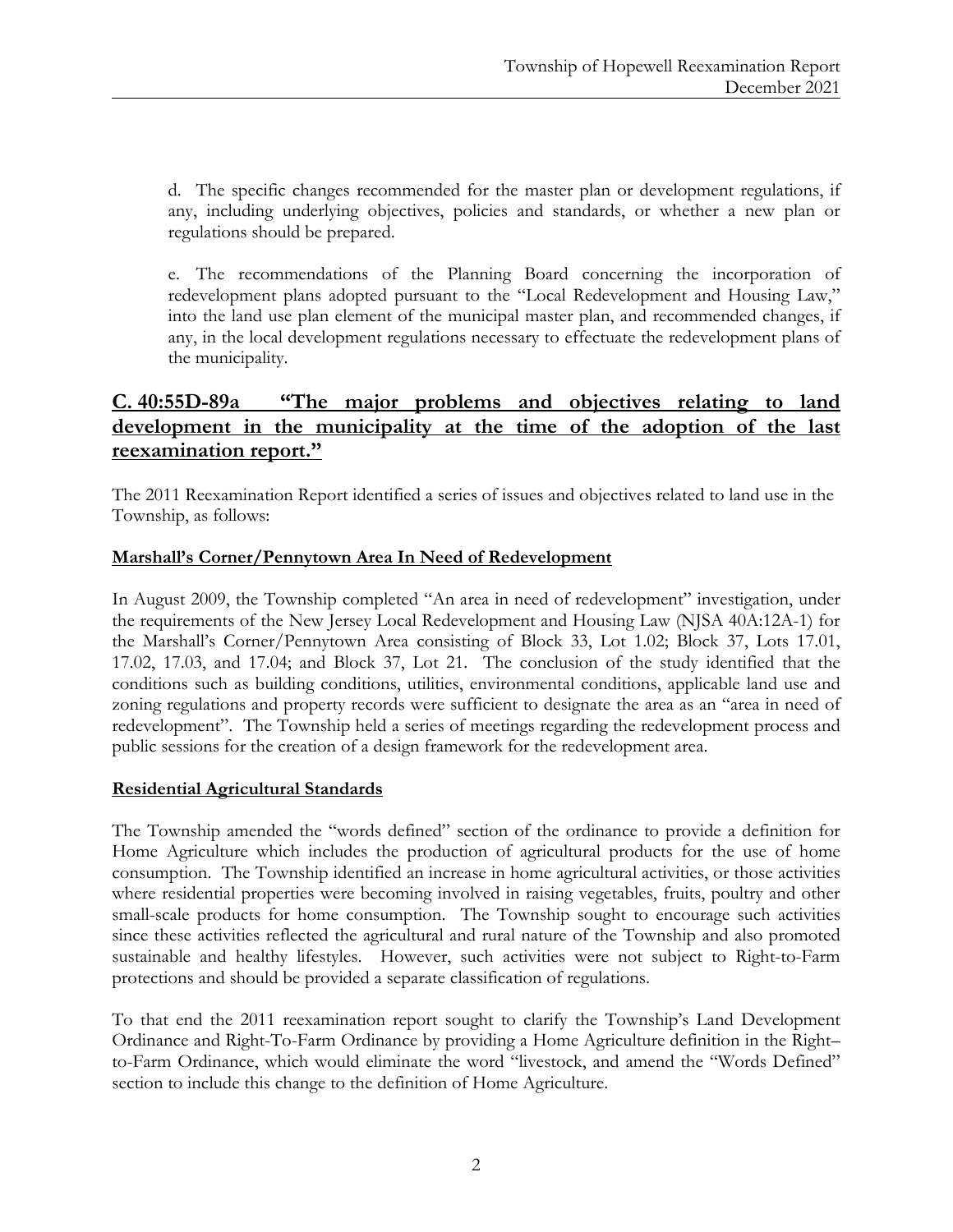# **Lawrence Hopewell Trail (LHT)**

The 2011 reexamination report reviewed the Lawrence Hopewell Trail (LHT) which consisted of 20 miles of bicycle and pedestrian trails through public and private lands in Lawrence and Hopewell Townships. The reexamination report recommended that the Township should establish a trails plan to develop connections between the Borough and Township neighborhoods and open space areas. Included in the recommendation was that the feasibility of establishing additional trail networks including feeder paths to connect other open space, historic resources and community facilities to the main path be determined. The trail and future connections should be incorporated into the Township's circulation element of the Master Plan.

#### **R-6 Zone**

The R-6 District, immediately to the northwest of Pennington Borough on either side of Route 31, provided low- and moderate-income age-restricted housing for persons 55 or older with permitted housing types limited to higher density apartments, townhouses, quadplexes or similar forms of multi-family housing. The properties within the R-6 had been developed with the remaining area sold to the Township, therefore making the R-6 designation obsolete. The 2011 reexamination report stated the area should be rezoned to reflect the existing character and development potential of the area.

#### **R-100 Zone**

The R-100 Zone provides two density standards, where a minimum lot area of nearly one acre (40,000 square feet) is required for lots served by wells and septic systems, while a smaller lot area (20,000 square feet conventional or 7,000 square feet cluster) could be permitted if centralized sewer facilities became available. Sewer service cannot be expected to serve these areas in the foreseeable future and therefore the 2011 Reexamination report recommended that the lower 40,000 square foot density and area requirements be removed, and the 80,000-square foot minimum should prevail.

#### **Green Plan Element**

The Planning Board recommended in the 2011 reexamination report that a Green Element be prepared and adopted to reflect the Township's goal for sustainable land use and development practices. The recommendations including providing regulations which encourage the use of alternative energy sources while minimizing their impacts on landscape function and the aesthetic character of the Township. The Green Plan Element could also encourage efforts such as recycling, design standards, water conservation, and wastewater management.

#### **Natural Resources Inventory**

In 2010, the Hopewell Township Environmental Commission prepared an Environmental Resource Inventory with the assistance of The Delaware Valley Regional Planning commission (DVRPC) and several other municipal and regional contributors. The NRI included several documents and reports previously prepared by the Township, including the Hopewell Township's 2002 Master Plan and the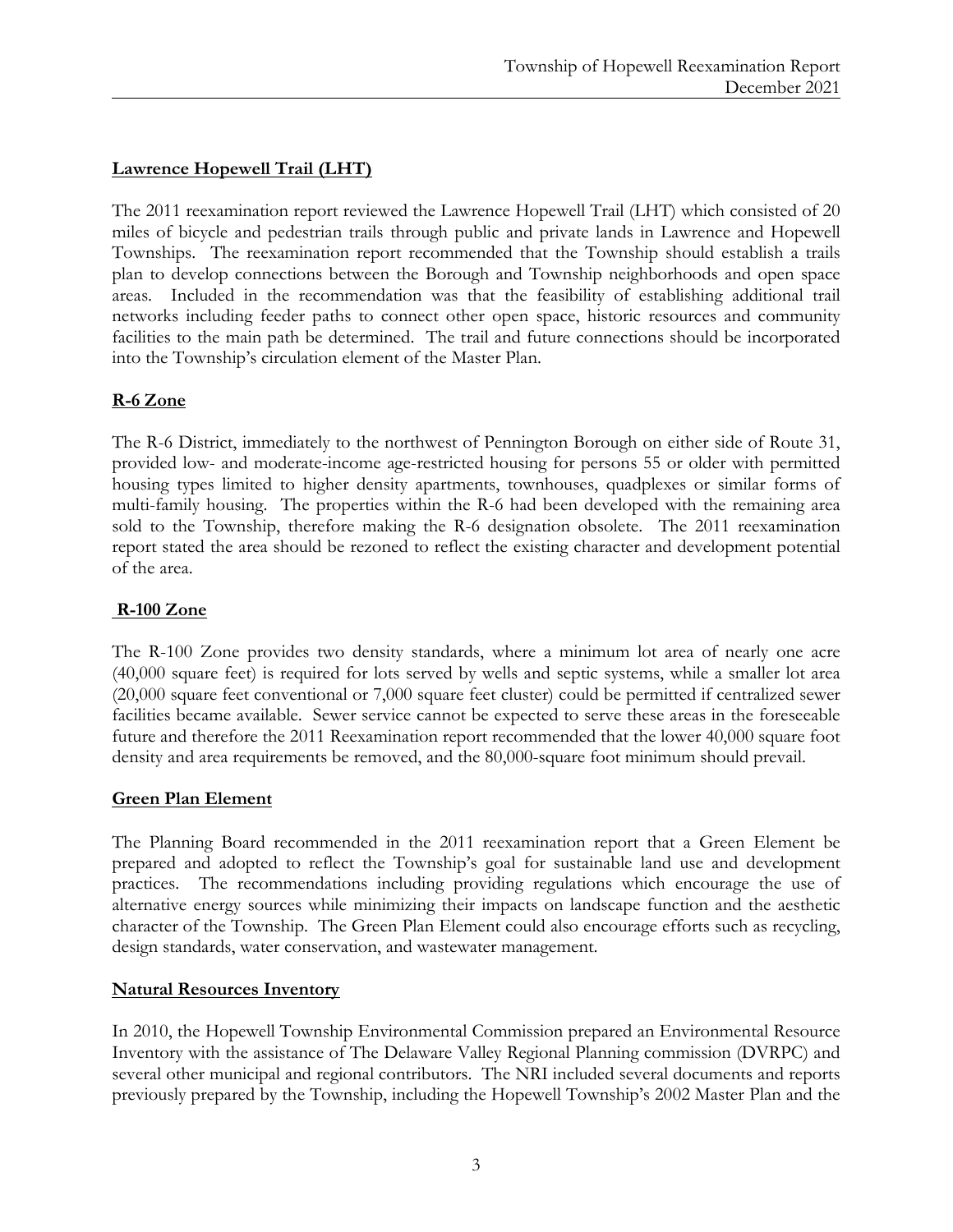2001 Hopewell Township Groundwater Resources Report, as well as a number of reference works. Retention of the NRI in planning documents provided information to help preserve and protect the ecosystem, not only for the Township for the region and beyond.

### **Recreation Uses and Activities**

The Planning Board recommended a review of private recreation uses, including full-sized playing fields, off-road vehicle tracks, and other larger scale recreational areas not seen as traditional backyard recreational activities. The increase in these types of areas in residential neighborhoods can negatively impact adjoining properties. The 2011 Reexamination Report recommended the Planning Board provide recommendations to the Township Committee on land use policies and regulations to address any potential negative impacts of non-traditional recreational areas.

#### **Ordinance Recommendations**

The 2011 Reexamination report identified several items in the Land Development Ordinance that required clarification, including:

#### Sign Ordinance Section 17.106

Sign regulations appear in the zoning and design standards sections of the ordinance, which results in confusion regarding the necessary relief sought, and could impact the jurisdiction of an application seeking relief from the sign ordinance.

The recommendation in the 2011 reexamination report was to place all sign regulations in the zoning ordinance and require c(1) zoning relief rather than use variance relief.

#### Grandfathering Provisions Section 17-160(m)

The prior reexamination report sought specific changes to the grandfathering provisions to eliminate confusion regarding set back areas and lot dimensional issues in the MRC and VRC districts.

#### Grandfathering Provisions Section 17-159(j)

The prior reexamination report also recommended a grandfather provision be included for the R- 100 District which was implemented in 2001. This would allow lots less than 80,000 square feet created prior to 2001 relief for lot size, like the relief granted for the MRC and VRC districts.

#### Other Ordinance Comments

Additional comments included updates to R-100 conventional development standards to reflect the majority of existing lots in the district, a review of driveway and off-street parking and loading areas (§17-83 & §17-95), rewording of the Temporary Activities Permit (§17-19), setbacks; standards for pods/pack-rats (storage containers); setbacks for detached and attached structures; location of solar panels, heat houses and windmills; and, outdoor displays. During the 2021 Reexamination review, the Board determined that the reference to "heat houses" refers to greenhouses.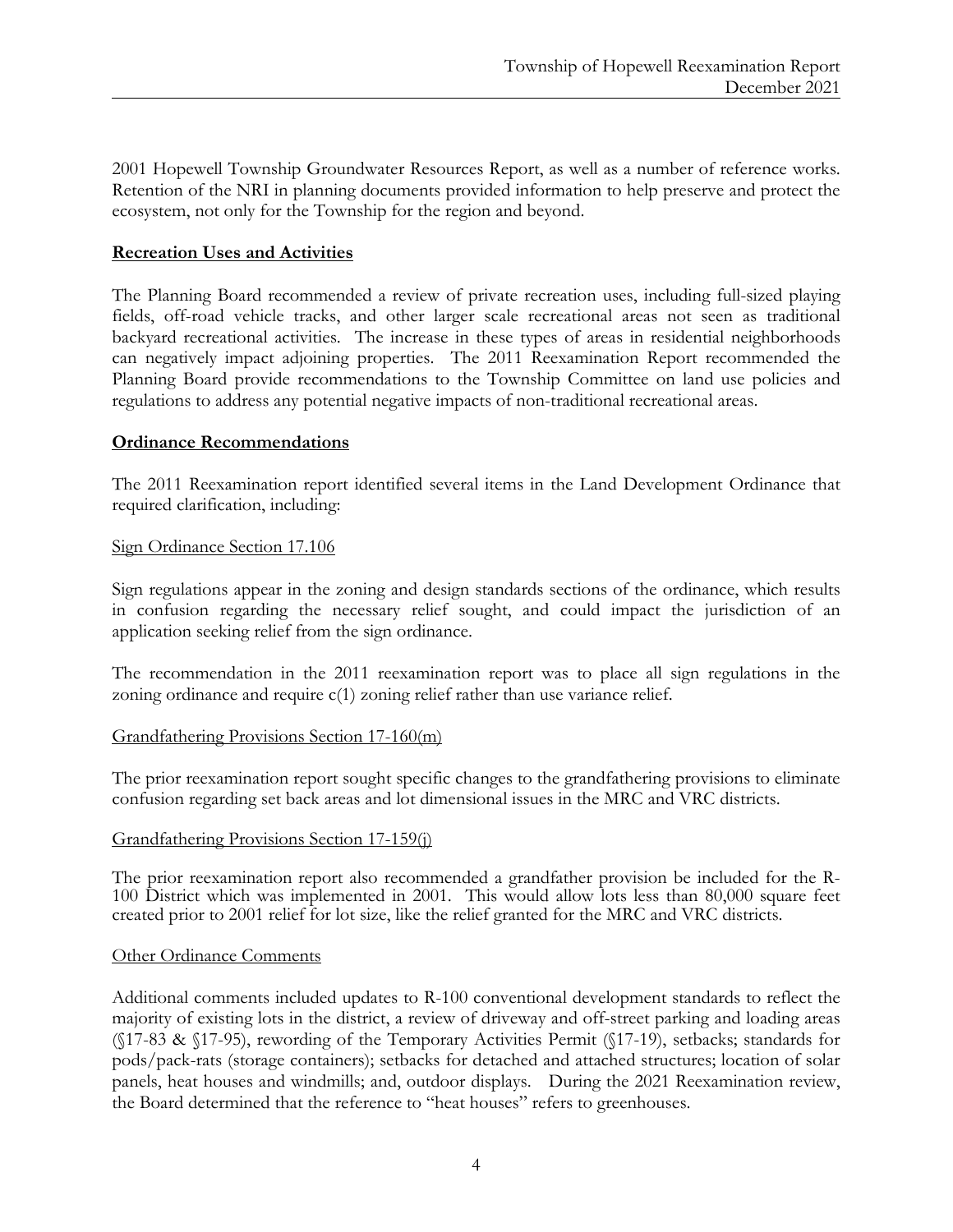# **C. 40:55D-89b "The extent to which such problems and objectives have been reduced or have increased subsequent to such date".**

# **Marshall's Corner/Pennytown Area In Need of Redevelopment.**

The Pennytown Redevelopment Plan was adopted on November 28, 2016. The plan is applicable to the commercial portions of the area in need of redevelopment consisting of Block 33, Lots 1.021 and 1.022. The goals and objectives of the Plan incorporated the intent of the Plan to provide appropriate design standards, preservation and adaptive reuse of the historic structures, require high quality aesthetics to promote the gateway to the Township, utilize green building techniques, preserve natural features and advance the goals of the Route 31 Corridor Design Study. The Plan provided a mixed use of the site which would include retail, personal service, and office space as well as lands for conservation and historic preservation. This site should be reevaluated during preparation of an Economic Plan Element.

# **Residential Agricultural Standards**

The Right-to-Farm ordinance includes a definition of home agriculture which includes the production of agricultural uses for home use. In addition, the Township adopted standards for the keeping of chickens for home use and provided regulations regarding the minimum lot size, number of allowable chickens and care requirements through the Animal Control Section 5-3.4. In light of the legalization of cannabis in New Jersey, the Township may wish to explore residential cannabis cultivation.

# **Lawrence Hopewell Trail (LHT)**

The 2011 reexamination report recommended that the Township should establish a trails plan and continue to expand and enhance the trail system. The recommendation included preparing a feasibility of feeder paths to connect other open space, historic resources and community facilities and the incorporation of the LHT into the Township's Circulation Plan Element of the Master Plan. To date the inclusion of the LHT into the circulation plan has not been completed, however the Township continues its efforts to expand the LHT with connections and enhancements of the trail and promote connections to other trail elements and pedestrian systems.

# **R-6 Zone**

The R-6 zone district found along Route 31 to the northwest of Pennington Borough has not been developed as planned and should be further studied.

# **R-100 Zone**

The R-100 Zone was amended to reflect the 80,000 square foot minimum lot area and retained a 20,000 square feet conventional or 7,000 square feet cluster development option in the event that a centralized sewer facilities became available.

# **Green Plan Element**

The Planning Board recommended that a Green Element be prepared and adopted to reflect the Township's goal for sustainable land use and development practices. To date, the Green Plan has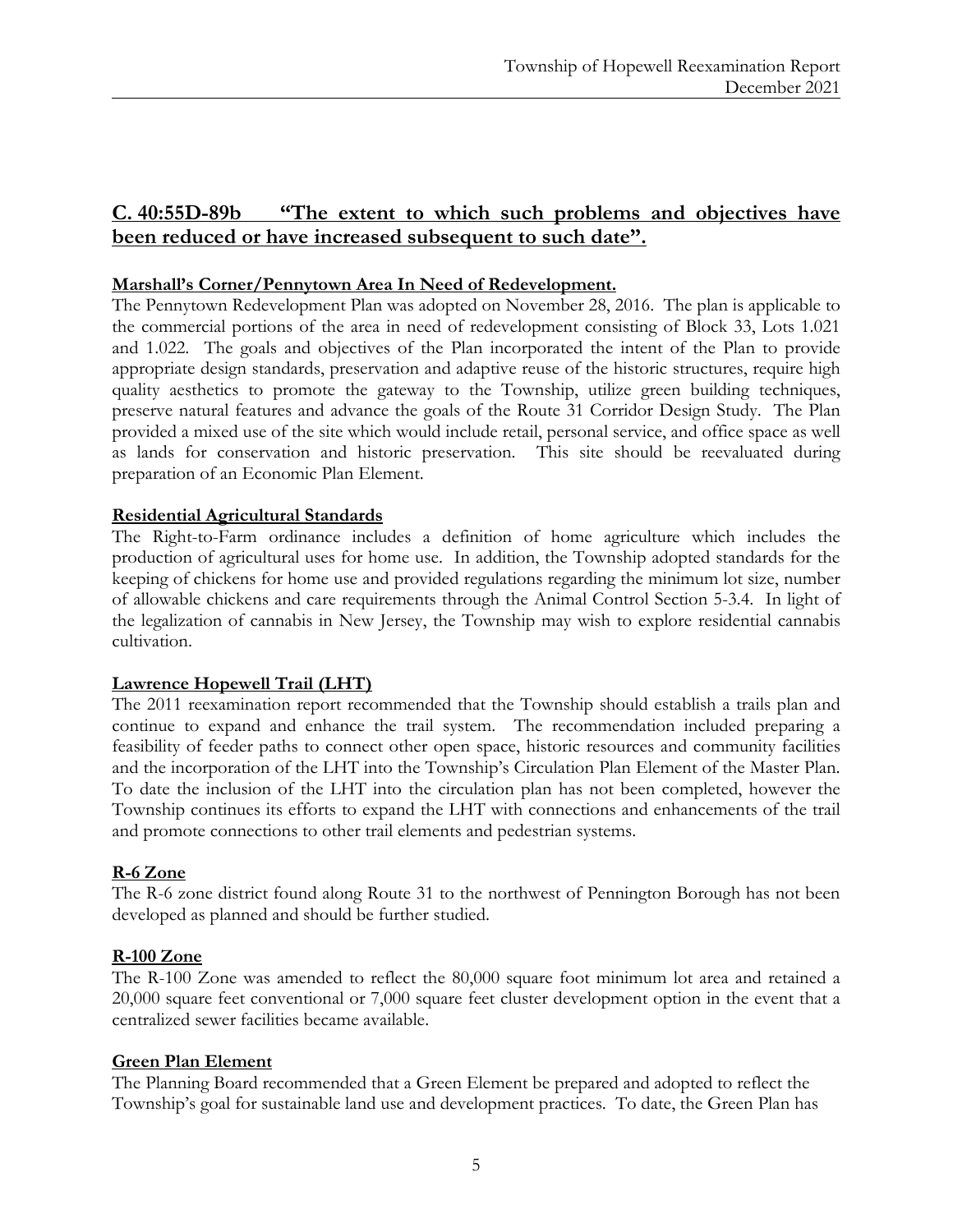not been developed, however the goal to prepare and adopt a Green Plan Element remains in an effort to providing regulations which encourage the use of alternative energy sources and sustainable design while minimizing their impacts on landscape function and the aesthetic character of the Township.

# **Natural Resources Inventory**

The 2010 Environmental Resource Inventory includes several documents and reports previously prepared by the Township, including the Hopewell Township's 2002 Master Plan and the 2001 Hopewell Township Groundwater Resources Report, as well as a number of reference works. The Township continues to support the retention of the NRI in planning documents provided information to help preserve and protect the ecosystem, not only for the Township for the region and beyond.

# **Recreation Uses and Activities**

The Planning Board recommended a review of private recreation uses, including full-sized playing fields, off-road vehicle tracks, and other larger scale recreational areas not seen as traditional backyard recreational activities. The Planning Board is in the process of updating the Open Space and Recreation Plan (OSRP).

# **Additional Ordinance Amendments**

# Sign Ordinance Section 17.106

The sign ordinance has not been amended since the prior reexamination report to provide the clarification sought by the zoning board regarding jurisdiction of sign applications.

# Grandfathering Provisions Section 17-160(m)

The grandfathering provisions found in the MRC and VRC district have not been amended since the prior reexamination report.

# Grandfathering Provisions Section 17-159(j)

A grandfather provision for the R-100 District has not been implemented as recommended in the prior reexamination report and the Board has reviewed this issue and determined that it is not necessary to make this change.

**C. 55D-89c "The extent to which there have been significant changes in the assumptions, policies and objectives forming the basis for the master plan or development regulations as last revised, with particular regard to the density and distribution of population and land uses, housing conditions, circulation, conservation of natural resources, energy conservation, collection, disposition and recycling of designated recyclable materials, and changes in State, county and municipal policies and objectives."**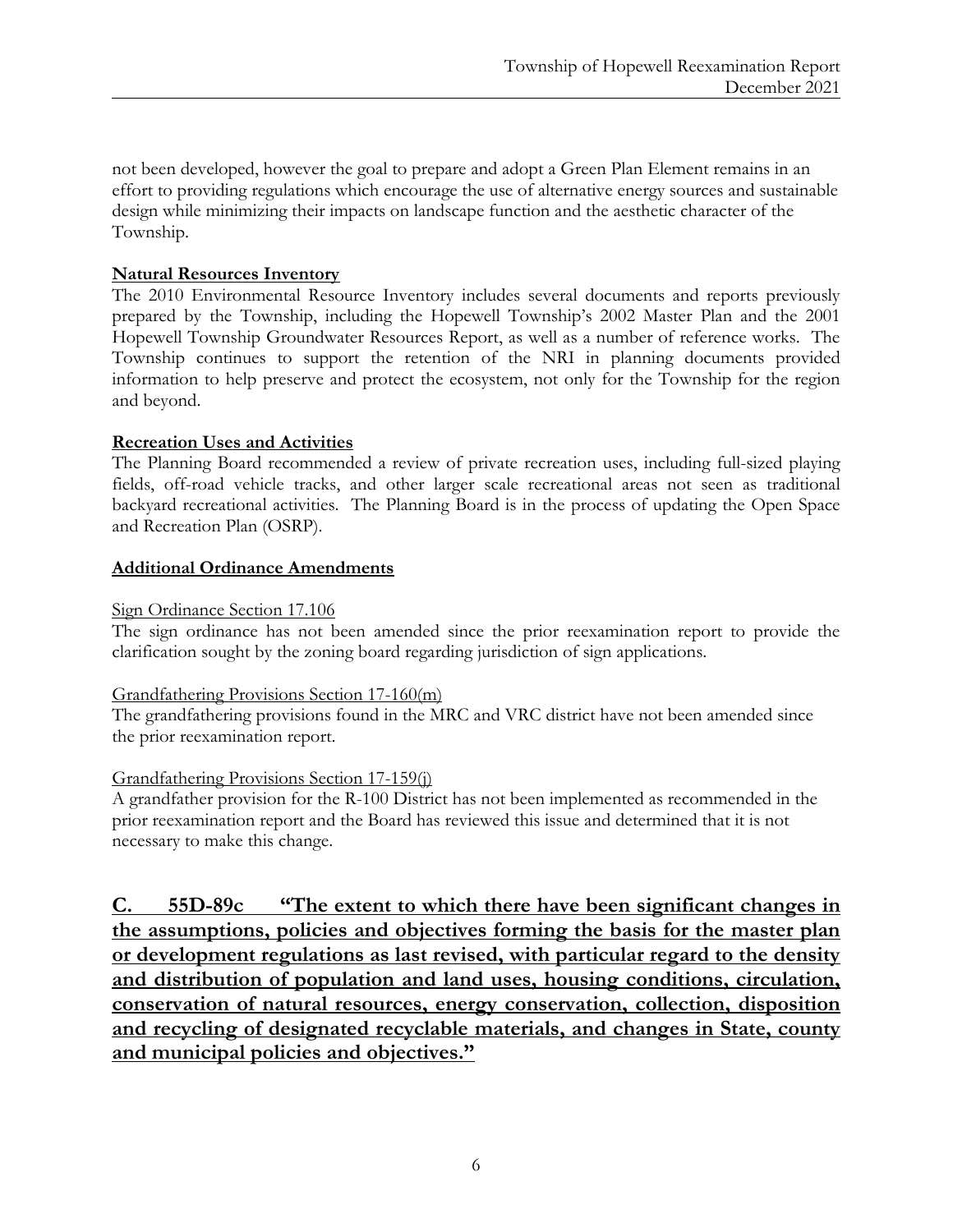# **LEGISLATIVE ACTIONS**

# **New Jersey Cannabis Regulatory, Enforcement Assistance and Marketplace Modernization Act (P.L. 2021, c. 16)**

On February 22, 2021, the "New Jersey Cannabis Regulatory, Enforcement Assistance, and Marketplace Modernization Act" was approved. A-21 (P.L. 2021, c. 16), and associated A-1897 (P.L. 2021, c.19), decriminalized marijuana and hashish possession and allowed the cannabis use and possession for adults 21 years and older. The Governor also signed S-3454, clarifying marijuana and cannabis use and possession penalties for individuals younger than 21 years old. Any existing municipal ordinance regulating or prohibiting cannabis is null and void and must be readopted to be effective.

The new act provides municipalities until August 21, 2021, to either prohibit, "Opt-Out", of permitting cannabis activities or "Opt-In", partially or fully, to chosen cannabis activities. If municipalities take no action by August 21, 2021, cannabis activities will be permitted in the municipality, depending on the type of facility and existing zone districts.

Municipalities that opt-in to cannabis activities must permit those activities for five years. After five years a municipality is provided 180 days to amend any existing ordinances or prohibit cannabis operations. Municipalities that opt-out are permitted to opt-in at any time over the next 5-years. However, regardless of the municipality decision at this time, a municipality cannot prohibit the delivery of cannabis items and related supplies by a delivery service within their jurisdiction.

The newly adopted act also requires the formation of the Cannabis Regulatory Commission at the State level tasked with the regulation and oversight of cannabis activities. As of this date, the Cannabis Regulatory Commission has been formed and is in the process of seeking public comment regarding cannabis activities and their regulation.

#### Cannabis Use Licenses and Facilities

The act created six distinct classes of licenses for activities which a municipality can permit or prohibit as outlined below. Persons seeking a license must live in New Jersey for at least 2 years prior to the date of the application, must be 21 years old, must undergo a criminal history background check, and meet the regulations adopted by the Cannabis Regulatory Commission. Applications for a license will be submitted to the Cannabis Regulatory Commission and must also be submitted to the municipality within 14 days. Municipalities must determine whether the application complies with all local restrictions as identified in any "opt-in" ordinance. The applications must include items such as quality control, recall plans, water and wastewater management, odor mitigation practices, safety and security plans, and community impact, social responsibility, and research statements. Any new cannabis facility is also required to follow all applicable planning and zoning regulations, seek necessary permits, site plan approvals, and zoning board approvals as needed. A municipality must then inform the Cannabis Regulatory Commission if the application complies with all local ordinances.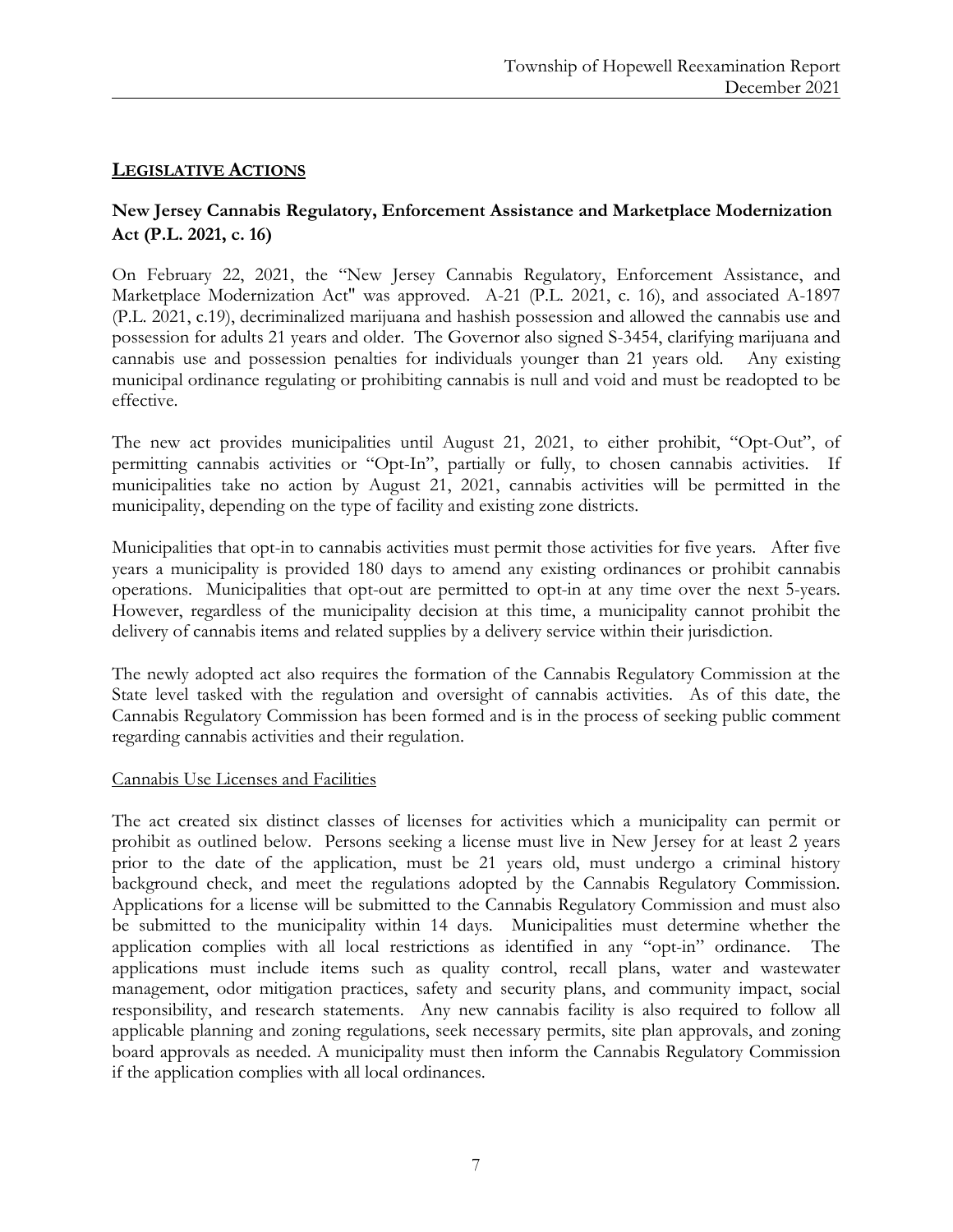The cannabis licensing classes are as follows:

#### Class 1 License – Cannabis Cultivator

A class 1 license permits the licensee to grow, cultivate or produce cannabis in New Jersey. The holder may also sell or transport their product to other cannabis growers, processors, wholesalers, or retailers; however, this class of license does not permit direct sale to consumers.

#### Class 2 License – Cannabis Manufacturing

A Class 2 license permits the holder to process cannabis items in New Jersey by purchasing or obtaining usable cannabis and can manufacture prepared and packaged cannabis items for sale. The holders of this license may also transport the manufactured items to other cannabis processors or retailers but are not permitted to sell directly to consumers.

#### Class 3 License – Cannabis Wholesaler

A Class 3 license permits the holder to purchase, obtain, store, or transport cannabis items. These items can be transported or held for other cannabis wholesaler or to a cannabis retailer however, the holder of this license is not able to sell or move product directly to consumers.

#### Class 4 License – Cannabis Distributor

A Class 4 license permits the holder to transport items in bulk within the state from one cannabis establishment to another. A distributor is able to temporarily store items in transport.

# Class 5 License – Cannabis Retailer

A cannabis retailer is permitted to purchase or obtain usable cannabis from cultivators, manufacturers, or wholesalers and sell these products directly to the consumer from a retail store. A retailer may also employ a cannabis delivery service or handler for off premises delivery of cannabis items and related supplies to the consumer. A retailer must also accept any consumer purchase from a cannabis delivery service intended to be delivered to a consumer.

#### Class 6 License – Cannabis Delivery

A Class 6 license permits a delivery services or courier, for the purchase and delivery of cannabis items to consumers. License holders are able to transport cannabis and related items directly to the consumer by purchasing the items from a licensed cannabis retailer. Sales of such items can use a third-party technology to receive, process, and fulfill orders by the consumer.

#### Land Use and Cannabis

As stated previously, at this time there is little guidance on land use regulation of cannabis activities outside of what is presented in the act. The intent of the license approval system is to ensure that cannabis activities meet all applicable local ordinances. Further guidance from the Cannabis Regulatory Commission will be forthcoming, after public input and consideration has occurred, however it is not anticipated that additional guidance will be available prior to the 180 days, or August 21, 2021, deadline for municipal decisions. The following is a summary of land use consideration specifically addressed in the current act: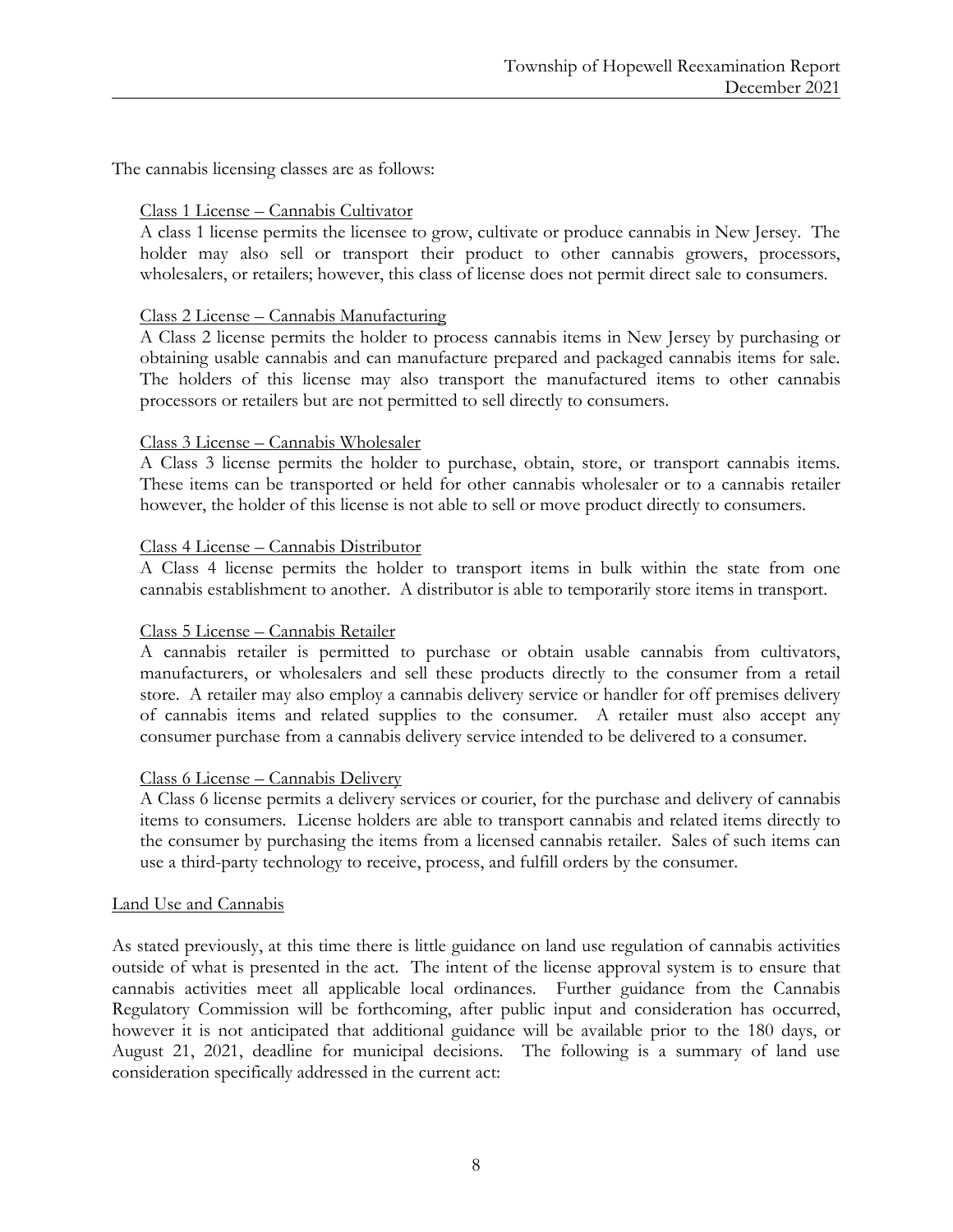- Delivery of cannabis. A municipality may opt-out of cannabis activities in their entirety or they may opt-in partially or fully, but the delivery of cannabis and related items to persons over 21 cannot be prohibited regardless of a municipal decision. Municipalities may adopt ordinances regulating the number of cannabis establishments, distributors, or delivery services located within their boundaries. The municipality may also adopt ordinance that regulate the location, manner, times of operation for cannabis establishments and distributors. The Cannabis Control Commission will ultimately determine regulation of delivery services.
- Drug-Free School Zones. The act removed cannabis from the definition of a controlled dangerous substance as identified in the Comprehensive Drug Reform Act in New Jersey, which would remove the 1,000 foot "drug-free school zone" for cannabis retailers. However, Federal law continues to identify all forms of marijuana, including medicinal marijuana, as a Schedule 1 controlled substance that has potential for abuse and diversion pursuant to the Controlled Substances Act, 21 U.S.C. §§ 801 et seq. Under the federal Controlled Substances Act, "distributing, possessing with intent to distribute, or manufacturing a controlled substance in or on, or within 1,000 feet of, the real property comprising a public or private elementary, vocational, or secondary school or a public or private college, junior college, or university, or a playground, or housing facility owned by a public housing authority, or within 1,000 feet of a public or private youth center, public swimming pool, or video arcade facility," remains a Federal criminal offense. Thus, the Drug-Free zone is still enforceable.
- The NJ Smoke-free Air Act, prohibiting tobacco smoking in any indoor space under NJSA 26:3D-57, also applies to cannabis items through smoking, vaping, or aerosolizing. A municipality may adopt an ordinance making it unlawful for any person 21 years of age or older to consume cannabis through other means, (i.e., edibles) in a public place, including any indoor public place as the term is defined in N.J.S.A. 26:3D-57. Because of the broad definition of public place as defined by N.J.S.A. 26:3D-57, a municipality in effect has the authority to restrict the consumption by any means, to a private residence.

# **Farmland and Cannabis**

The cannabis regulations regarding farmland are as follows:

- Farmland Assessment. The growing of cannabis is a permitted activity under the act and can be classified an agricultural product, however, farmland converted to the growing of cannabis is not subject to farmland assessment. The law specifically prohibits a cannabis cultivator from operating or being located on land that is valued, assessed, or taxed as an agriculture or horticultural use pursuant to the Farmland Assessment Act of 1964.
- Preserved Farmland. It is unclear how the new cannabis regulation would impact preserved farmland. Medical cannabis has been considered an agricultural crop based on New Jersey's agricultural statutes, it would stand to reason that recreational cannabis would also meet this definition. However, because cannabis is prohibited at the federal level, it has been the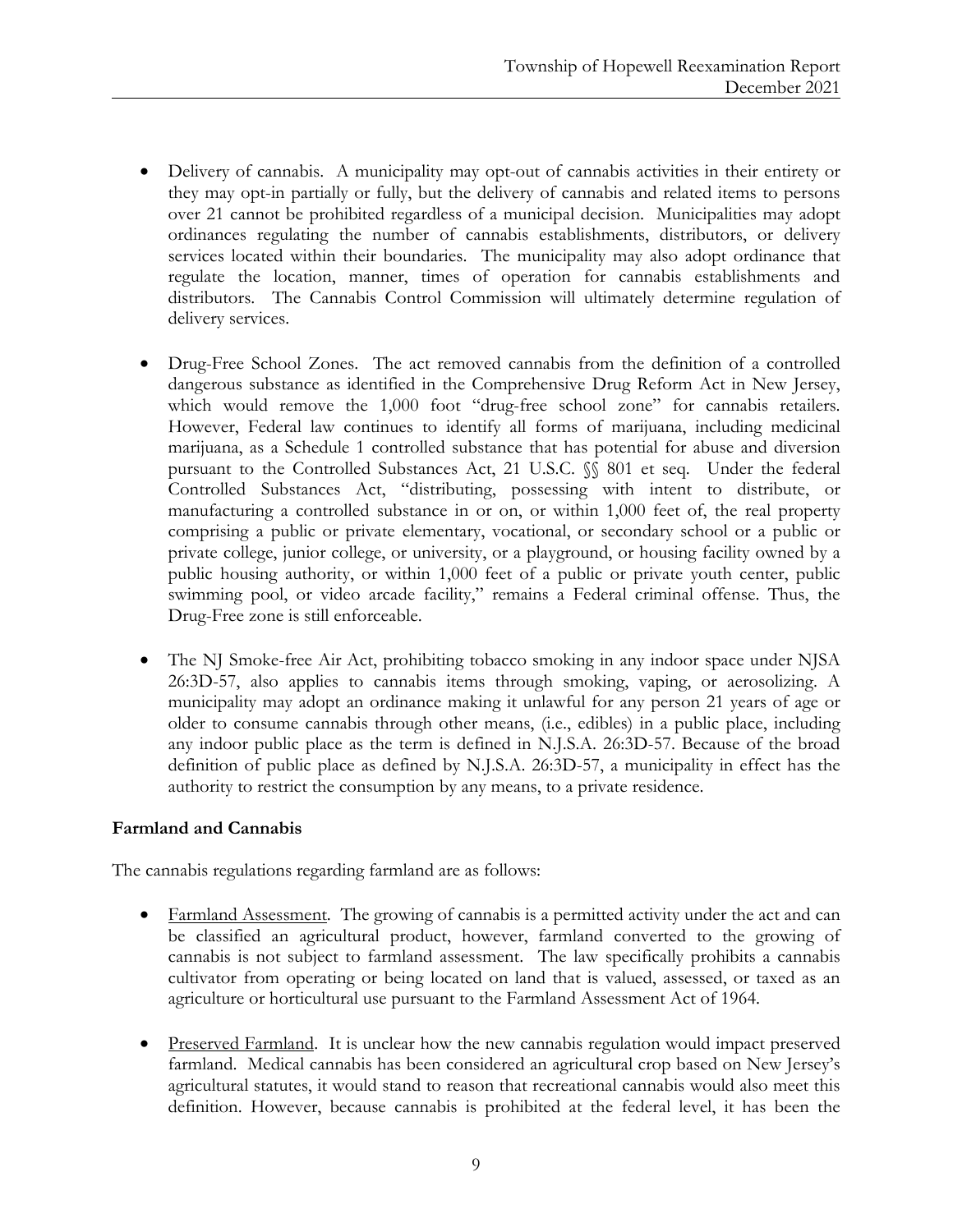Natural Resources Conservation Service's position to not permit the growing of medical cannabis on any farm that has been preserved with federal Farm and Ranch Lands Protection Program funding. This policy would likely extend to non-medical cannabis growing as well.

• Right-to-Farm. The Right to Farm Act requires that commercial farms be in compliance with all applicable federal or State statutes or rules and regulations to qualify for right-tofarm protection. Growing cannabis is prohibited by federal law and therefor growing and processing of cannabis is not protected under the Right to Farm Act.

# Local Cannabis Tax

Municipalities that permit cannabis activities may enact a local cannabis tax that cannot exceed 2% for cannabis cultivator, manufacturer, and/or retailer; and 1% for wholesalers. The tax percentage is based on the receipts for each sale and is paid directly to the municipality in the manner prescribed by the municipality. Any delinquencies are treated the same as delinquent property taxes. The tax cannot apply to delivery services to consumers or transfers for the purpose of bulk transportation.

A municipality may also impose a transfer tax on the sale of cannabis or cannabis items by a cannabis establishment located within the municipality. If a municipality adopts an ordinance providing for a transfer tax the ordinance must also provide for a user tax. This user tax must be equivalent to the transfer tax rates, on any concurrent license holder, operating more than one cannabis establishment. The user tax allows for tax parity, by preventing vertically integrated cannabis establishments from avoiding the transfer tax.

# **MERCER COUNTY PLANNING**

# **Mercer County 2021 Open Space Preservation Plan**

The County has prepared and adopted a new 2021 Open Space Preservation Plan. While the Plan is intended to highlight the goals and objectives of the Mercer County, the Township can utilize the Plan to bolster open space preservation activities at the Township level. The Plan highlights several "Action Areas" within the Township that includes the areas surrounding Hopewell and Pennington Borough's as well as lands in the Sourlands and along the Delaware River. Seeking a partnership with the County will enhance open space preservation efforts and provide additional opportunities to achieve the goals of the Township.

County of Mercer Farmland Preservation Plan 2020

Mercer County's farmland preservation policies are outlined in the Farmland Preservation Plan. As with the Open Space Plan, the alignment of goals and objective and Farmland Preservation ADA's help to ensure additional resources and opportunities for the Preservation of Farmland in the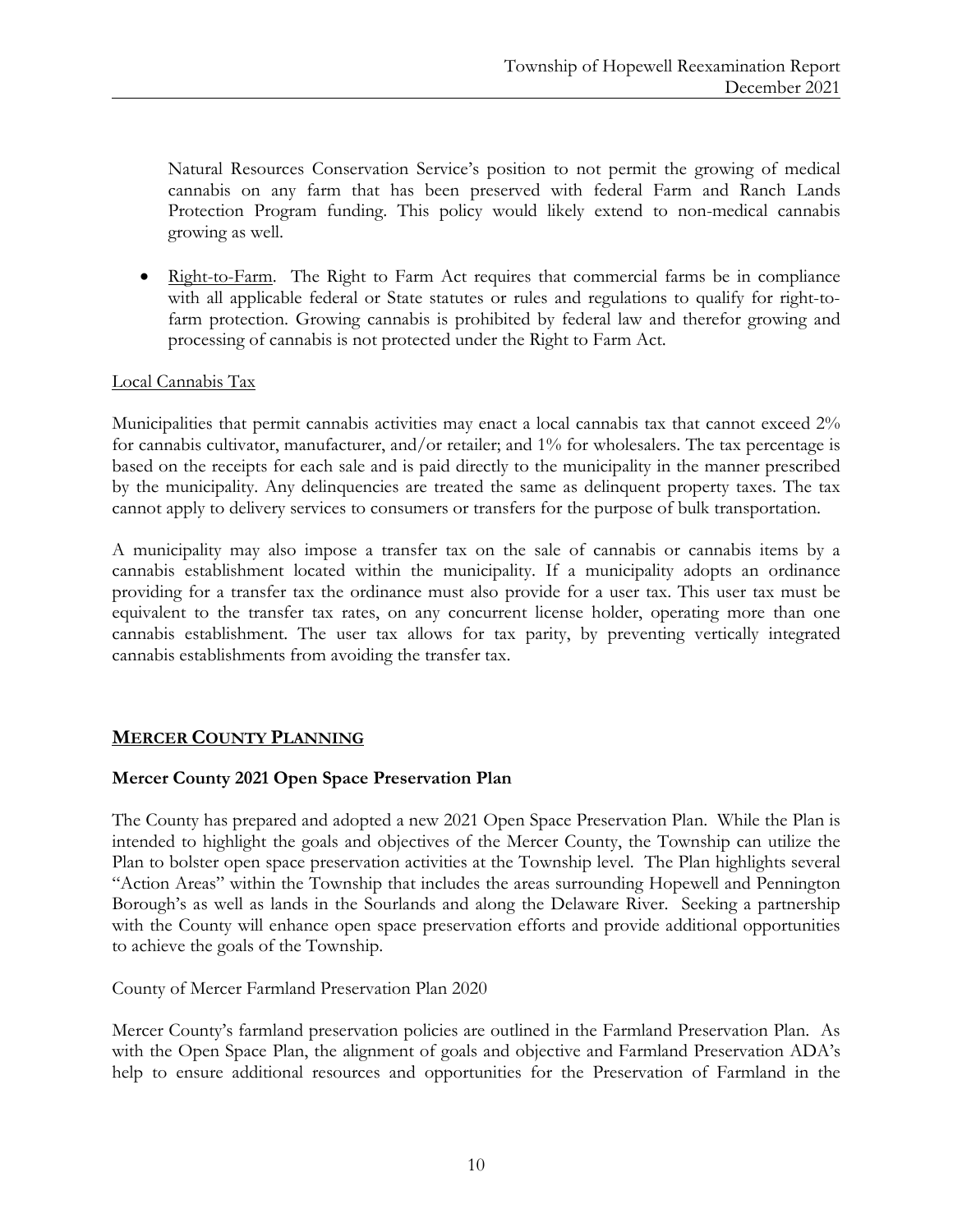Township. The Township seeks to continue preservation efforts and partner with the County to achieve local and regional Farmland Preservation.

# **MUNICIPAL LAND USE LAW**

#### **Land Use Plan**

The Municipal Land Use Law has amended the requirements for a Land Use Plan Element since 2011. The new amendment states (NJS  $40:55D-28-b(2)(f)$ ):

- **(**f) including… a statement of strategy concerning:
	- (i) smart growth which, in part, shall consider potential locations for the installation of electric vehicle charging stations,
	- (ii) storm resiliency with respect to energy supply, flood-prone areas, and environmental infrastructure, and
	- (iii) environmental sustainability

Therefore, any new or amended Land Use Element must now include information regarding smart growth, storm resiliency, environmental sustainability and other requirements.

#### **Master Plan Reexamination Report**

The MLUL was amended in May 2011 to modify the requirement for municipalities to conduct a periodic examination of the Master Plan and development regulations at least once every ten years. The standard had been every six years. [NJS 40:55D-89]

#### **OTHER LEGISLATIVE ACTIONS**

#### **Renewable Energy Facilities on Preserved Farmland**

When a farm is preserved, the landowner covenants that the preserved farm will only be used for agricultural purposes in a restriction that runs with the land. An amendment to the Agricultural Retention and Development Act to permit the installation and operation of biomass, solar or wind energy generation facilities on preserved farmland was enacted on January 16, 2010.

On June 3, 2013, new rules regarding solar energy generation on preserved farms went into effect as a means to provide an offset of costs to farmers for energy consumption while limiting the area of farm resources dedicated to such uses (N.J.A.C. 2:76-24). Under the new rules solar energy facilities may not occupy more than one percent of the farm as authorized pursuant to N.J.S.A. 4:1C-32.4.

# **AMP for On-Farm Direct Marketing Facilities, Activities and Events, and Revised Right to Farm Procedure Rules**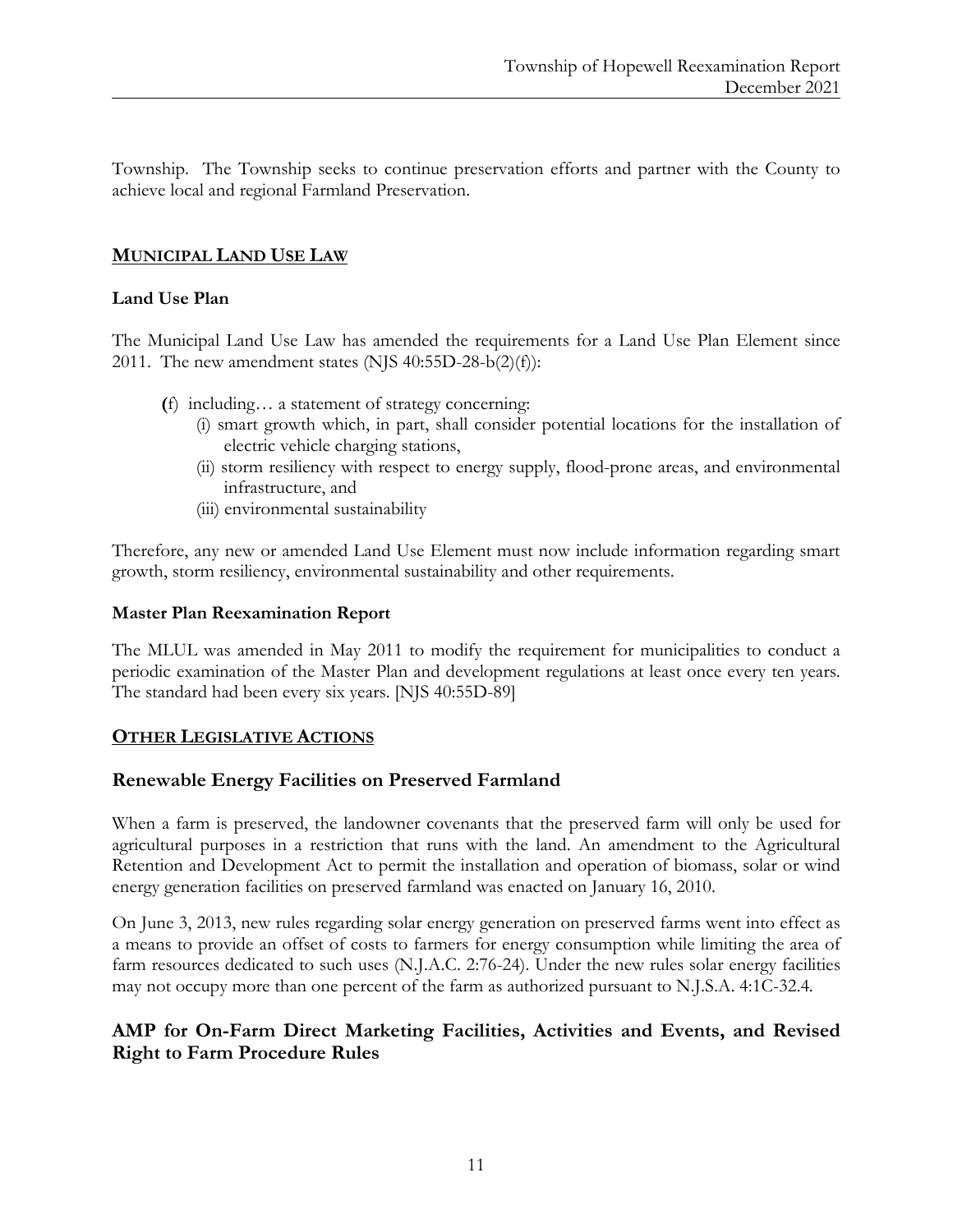Other rules which may have a significant impact on farm activities in the Township are the agricultural management practice (AMP) for On-Farm Direct Marketing Facilities, Activities and Events (N.J.A.C. 2:76-2A.13). The rule establishes "performance-based standards for commercial farms seeking to qualify for right-to-farm protection for on-farm direct marketing facilities, activities and events that are used to facilitate and provide for direct farmer-to-consumer sales, such as farm stands, farm stores, community-supported agriculture and pick-your-own operations, and associated activities and events that fit within the scope of the Right to Farm Act". The goal of implementing rules regarding marketing of farm products is to provide more flexibility to commercial farms while providing clear standards, not only for applications and permitting, but also for Right-to-Farm complaints and mediation. The AMP seeks to clarify and enhance language related to:

- Definitions
- Hours of operation
- Lighting
- Sanitary facilities
- Safety
- Signs
- Parking areas
- Buffers
- Outdoor sales areas
- Use of structures & improvements
- Use of land
- OFDM activities
- Event management plan
- Overnight lodging (NO)
- Approval of site plan elements
- Relevant federal & state laws & regulations

In addition, many of rules include language to more adequately seek municipal input and consideration of municipal zoning when applications are submitted regarding farm market activities.

# **Affordable Housing**

Hopewell adopted its Third Round Housing Element and Fair Share Plan (HE/FSP) on July 18, 2019, in accordance with COAH's Third Round rules, the Township's Settlement Agreement with Fair Share Housing Center and court rulings. The Township Affordable Housing Plan was approved by the Court, Fair Share Housing Center, and intervenors. The plan set in motion designation of Redevelopment Areas and rezoning to address the Township's Fair Share obligation. The redevelopment areas, which will be discussed below, comprise of CF West, located on Block 93, Lots 3.01, 5.01, 5.02, and 6.01, CF Northeast located on Block 91, Lots 3.11 and 3.95, CF/CHS – southeast located in Block 91, Lots 3.14, 3.191, 3.22, 3.161, 3.181, and 3.961, and Zaitz, located on Block 85, Lot 3. These redevelopment Plans have been adopted by the Township and meet the terms of the settlement agreements.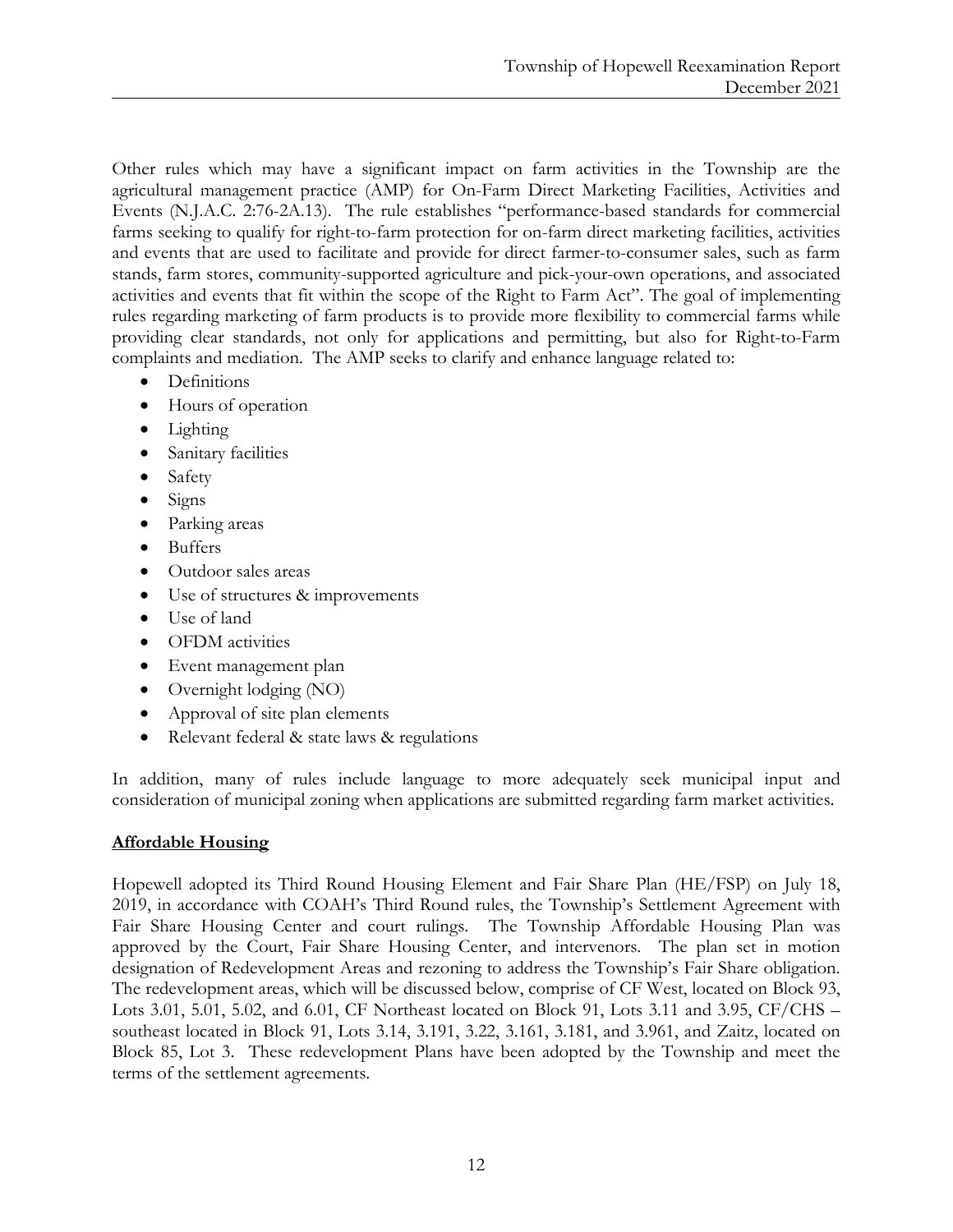The remaining inclusionary zoning sites were completed through rezoning ordinances and include the Enourato parcel located on Block 78, Lot 17, the Woodmont site located on Block 78.09, Lot 21, the BMS site on Block 46, Lot 8.01, and the Deer Valley property located on Block 93, Lot 19, 45.01, 20, 46, and 60. These sites will provide affordable housing set aside outlined int eh settlement agreement and will address the Township's third round affordable housing obligation.

**C. 40:55D-89d. The specific changes recommended for the master plan or development regulations, if any, including underlying objectives, policies and standards, or whether a new plan or regulations should be prepared.**

#### **Economic Plan Element**

The Municipal Land Use Law (NJSA 40:55D-28) identifies optional elements of the Master Plan in an effort to create short- and long-term planning opportunities tailored to each municipalities needs and objectives. One such element is an Economic Development Element, which is intended to provide an opportunity to analyze existing and projected economic conditions and develop planning goals and objectives and means to address issues that may help to promote economic development and diversity.

Specifically, NJSA 40:55-D-28(b)9 states:

An economic plan element considering all aspects of economic development and sustained economic vitality, including (a) a comparison of the types of employment expected to be provided by the economic development to be promoted with the characteristics of the labor pool resident in the municipality and nearby areas and (b) an analysis of the stability and diversity of the economic development to be promoted;

Since the last reexamination report, the Township, like the rest of the Country, has witnessed the combined effects pf the Great Recession and the COVID-19 Pandemic. The result of both these major influences and subsequent outcomes on the economy are still being determined, however, the Township, like the rest of the Country, has seen the loss of employment, large campus centers, and movement in and out of the region by differing age cohorts. The sale of the Merrill Lynch campus at a deep discount and the departure of Bristol Meyers Squibb are emblematic of this trend. The Township has also utilized Areas in Need of Redevelopment as a means to promote the reuse of properties for mixed use and mixed residential developments that maintain the Township's goals of reducing environmental impacts, reuse existing disturbed areas, and plan for larger developments in key locations where the increase in use is not out of context with the existing land use patterns.

To this end, the Planning Board recommends that an Economic Plan Element of the Master Plan be prepared. The Economic Development Plan will provide an opportunity to review existing economic contributors, land development patterns, workforce and employment characteristics of the Township. An analysis of these factors will provide a means to develop strategies to diversify the local economy, promote workforce initiative, develop economic partnerships, increase economic and natural resiliency, and foster meaningful redevelopment opportunities that will take into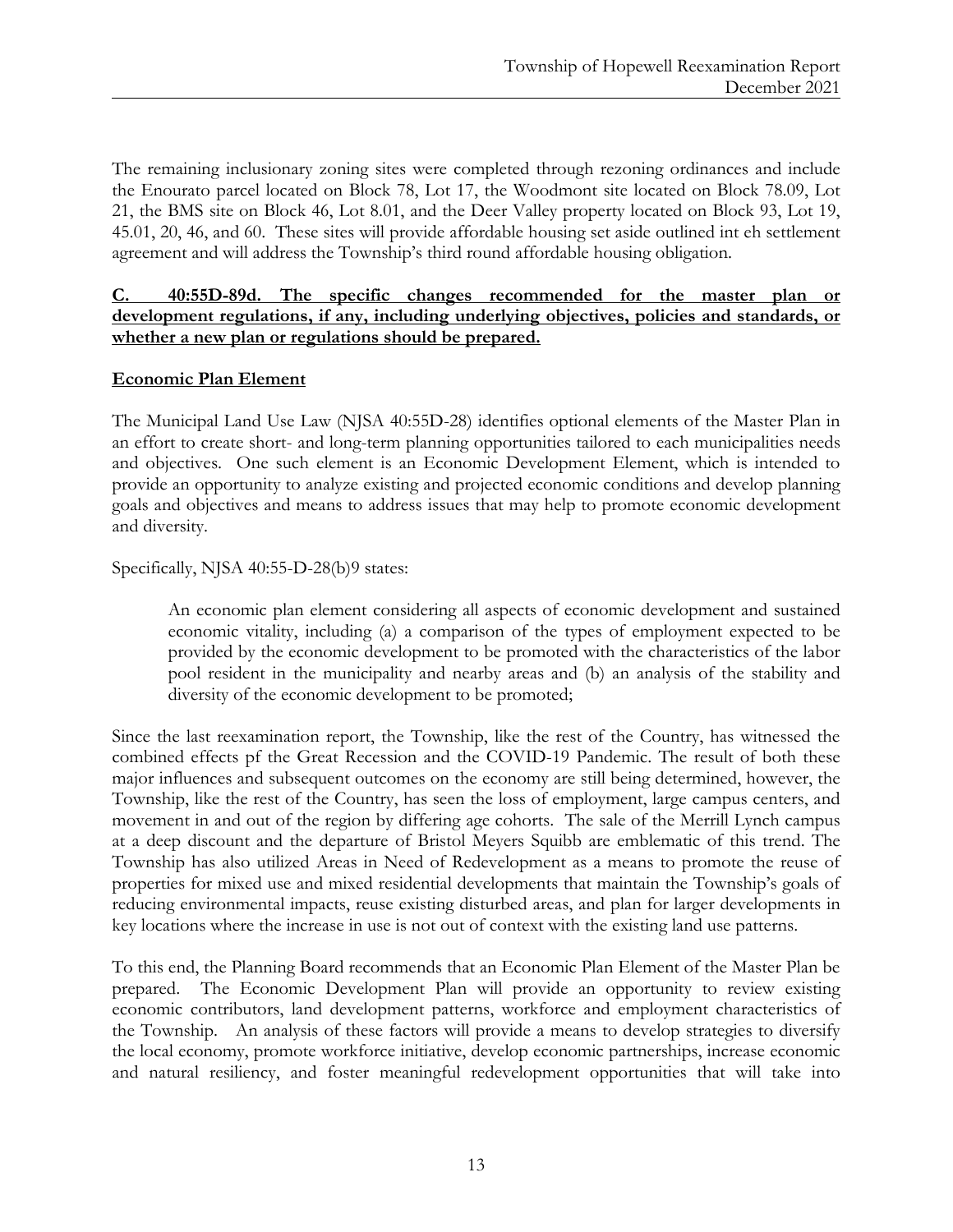consideration the location and types of development that will benefit not only new residents and employees but also provide additional development and services for existing residents.

#### **Open Space and Recreation Plan Element**

The Township last adopted an Open Space and Recreation Plan in 2004 which met the requirements for an Open Space and Recreation Plan as outlined in the MLUL as well as the criteria outlined through NJDEP Green Acres program. In 2018, the Township prepared and adopted an amended Open Space and Recreation Plan at the direction of Green Acres in order to continue to participate in the Green Acres program and utilize the Planning Incentive Grants for the preservation of open space and recreational lands. While the 2018 amended plan remains relevant, and conforms to all required regulations, the amended plan was targeted to technical and site-specific updates rather than a comprehensive update.

In an effort to provide a more comprehensive, collaborative, and inclusive Open Space and Recreation Plan, the Planning Board is in the process of updating the 2018 plan including a review and revisions to the goals and objectives of the plan, updates as needed to open space and recreation inventory, a new needs analysis, amendments to the action plan as needed based on the results of the needs analysis and updates to the Open Space and Recreation System Map.

#### **Land Use Plan**

The Planning Board recommends the preparation of a new Land Use Plan element. The prior plan was adopted in 2009, and as stated previously, many factors, local and nationally, have changed the economic and development landscape. A new Land Use Plan will provide an opportunity to review the existing zoning and land development patterns, examine the economic, land use and social changes seen in the last decade and provide a comprehensive update that can reflect existing conditions and provide new goals and objectives. A new Land Use Plan will review and assess the new Redevelopment activities and address issues related to providing areas for economic diversity and development, development in appropriate spaces, preservation of natural resources and areas and promotion of open space, forests, farmland and recreational areas as well as areas of cultural and historic importance. It will also include a statement of strategy concerning:

> (i) smart growth including potential locations for the installation of electric vehicle charging stations,

> (ii) storm resiliency with respect to energy supply, flood-prone areas, and environmental infrastructure, and

(iii) environmental sustainability.

Additionally, recently enacted P.L. 2021, c6, amended the MLUL to require municipalities to incorporate a climate change-related hazard vulnerability assessment into any Master Plan Land Use Element adopted after the date of signing.

1. analyze current and future threats to, and vulnerabilities of, the municipality associated with climate change related natural hazards;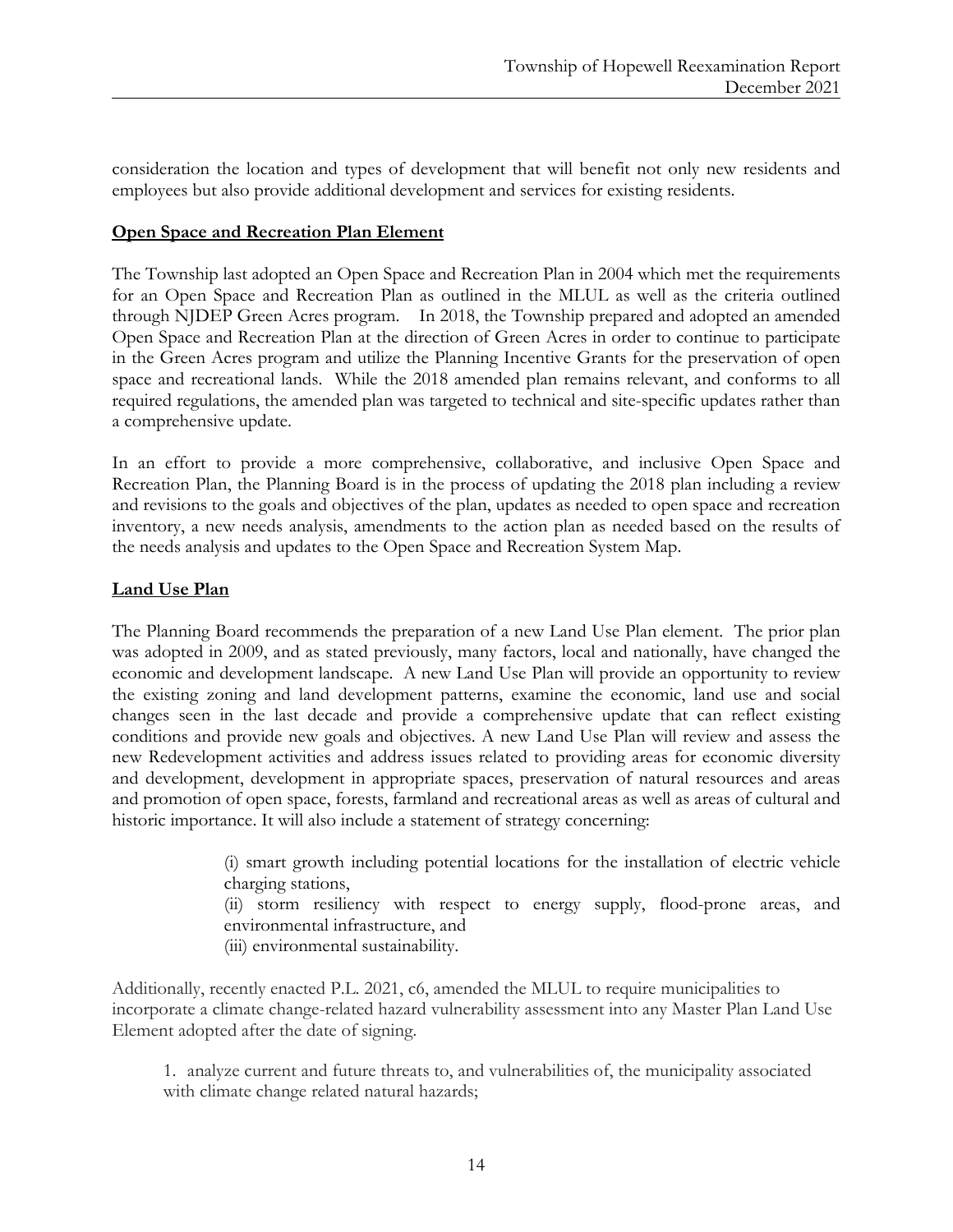2. a build-out analysis of future residential, commercial, industrial, and other development in the municipality, and an assessment of the threats and vulnerabilities related to that development.

3. identify critical facilities, utilities, roadways, and other infrastructure that is necessary for evacuation purposes and sustaining quality of life during a natural disaster, to be maintained at all times in an operational state;

4. analyze the potential impact of natural hazards on relevant components and elements of the master plan;

5. provide strategies and design standards that may be implemented to reduce or avoid risks associated with natural hazards;

6. include a specific policy statement on the consistency, coordination, and integration of the climate change related hazard vulnerability assessment with certain other plans adopted by the municipality; and

7. rely on the most recent natural hazard projections and best available science provided by the New Jersey DEP Local Planning for Climate Change Toolkit was developed as part of Resilient NI, DEP's local government resilience planning assistance program.

# **Cannabis Regulations**

The New Jersey Cannabis Regulatory, Enforcement Assistance and Marketplace Modernization Act will continue to impact the State as municipalities review the pros and cons of providing or prohibiting cannabis related services and activities. The voters of the State of New Jersey have endorsed the legalization of cannabis for both medical and recreational adult use. The cannabis act allows municipalities to provide regulations to either prohibit such uses or support the cannabis industry in a safe and appropriate manner consistent with the characteristics of the Township.

Cannabis is now classified as a restricted product, much like alcohol and tobacco, and therefore the production and use of such products will be regulated by the State while allowing municipalities to create local ordinances to determine appropriate areas to allow cannabis facilities if they chose to opt-in.

The Township chose to opt-out of the cannabis regulations prior to the August 21, 2021 deadline in an effort to seek additional time to consider whether some cannabis activities should be prohibited or permitted in the Township. The Township subsequently determined to permit limited cannabis growing and warehousing in the southern portion of the Township in the portions of the Valley Resource Conservation VRC) Zone

The Township recognizes that the cannabis industry promotes safe adult use of cannabis, which has been decriminalized, provides medical relief to those suffering from chronic and debilitating illness, provides local business opportunities and can provide additional support to local farmers.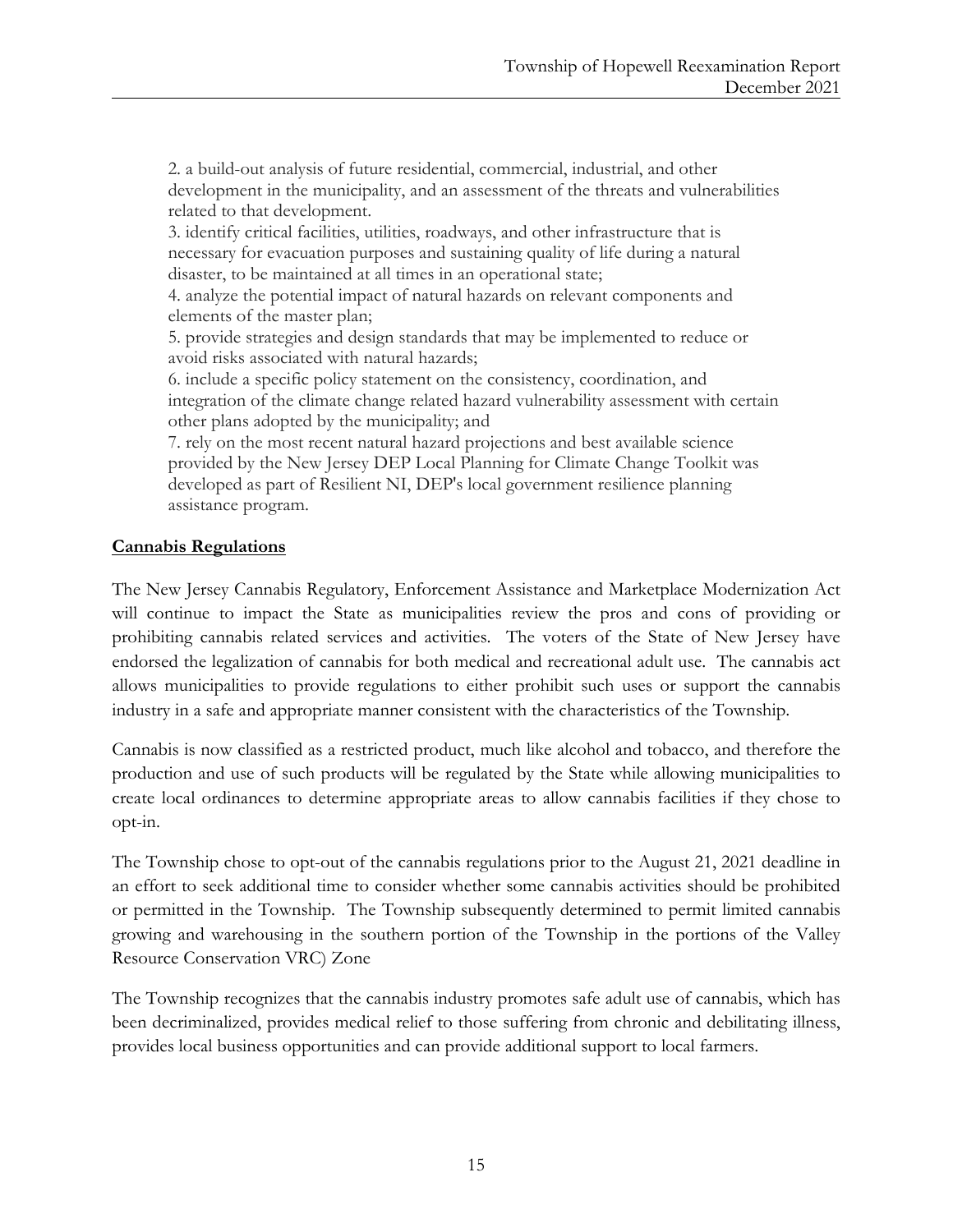A review of the regulations, appropriate licensing activities, and suitable locations within the Township were undertaken during the summer of 2021 and the enabling ordinance has been adopted. Hopewell Township has determined to allow cannabis cultivation and warehousing in a limited area of the Township near the interstate highway system. Permitting these activities close to major roadways, on properties that can provide adequate space and security, will not detrimentally impact the character of the zone or the neighborhood.

The Township has also been approached by proponents of retail sales of cannabis, which the Planning Board discussed as part of the reexamination process, concluding that such retail use should be accommodated only in commercial zones. The Township may choose to expand the range of cannabis licenses in the Township as time goes on and explore residential cannabis cultivation.

# **C. 40:55D-89e The recommendations of the planning board concerning the incorporation of redevelopment plans adopted pursuant to the "Local Redevelopment and Housing Law," P.L. 1992, c. 79 (C.40A: 12 A-1 et seq.) into the land use plan element of the municipal master plan, and recommended changes, if any, in the local development regulations necessary to effectuate the redevelopment plans of the municipality."**

The Township has undertaken the identification and preparation of several Preliminary Investigation Reports (PIR's) and Area in Need of Redevelopment designations. Many of these were in response to the Township affordable housing litigation and settlement agreements with Fair Share Housing Center and intervenors. Below provides a description and status of these areas. These areas, and discussion of any future AIN, should be reflected in any subsequent Land Use Plan.

# Marshall's Corner/Pennytown Area In Need of Redevelopment

The Pennytown Redevelopment Area was established in September 14, 2009 through resolution 09- 295. The Pennytown Redevelopment Plan was subsequently prepared and adopted on November 28, 2016. The plan does not cover the entirety of the designated Area in Need, rather it focuses on the commercial portions consisting of Block 33, Lots 1.021 and 1.022. The goals and objectives of the Plan provide appropriate design standards, preservation and adaptive reuse of the historic structures, require high quality aesthetics to promote the gateway to the Township, utilize green building techniques, preserve natural features and advance the goals of the Route 31 Corridor Design Study. The Plan provided a mix use of the site which would include general retail consisting of retail, personal service, and office space as well as lands for conservation and historic preservation.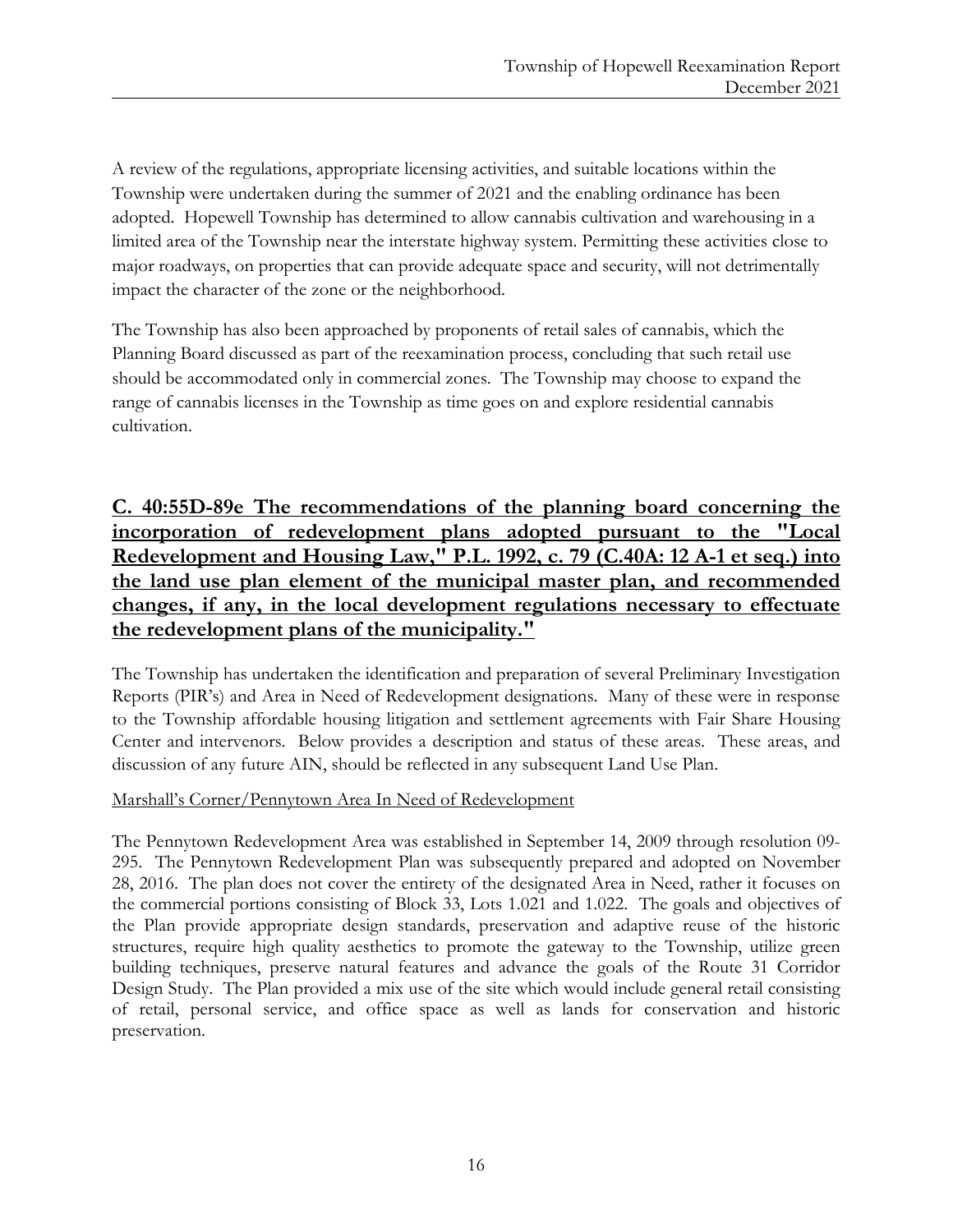#### Zaitz - Block 85, Lots 3, 4, 5.01, 7, 24 (IMF-X District)

The Zaitz redevelopment area is located in the southwest corner of Route 31 and Washington Crossing – Pennington Road. The area was determined an Area in Need of Redevelopment and Subsequent Redevelopment Plan was prepared in November 2017, amended in February 2018. The Redevelopment Area addresses the Township's fair share plan by implementing a compliance site as outlined in a settlement agreement with Fair Share Housing Center (FSHC) and Intervener Lennar. The site is an integral part of the Township's plan to address its 1999 – 2025 housing obligation. The settlement agreements provide that development of this property, through the creation of the IMF-X Zone district, will include 78 family rental units, affordable to very low-, low- and moderateincome households.

#### Block 85, Lot 30 and Block 86, Lots 32, 33, 34, 130 (Zaitz)

The Zaitz Preliminary Investigation Report was prepared on February 23, 2018. The area adjoining the previously designated Zaitz Area and acts as connectors to Diverty Road to the South and the Route 31 circle to the north. The designation provides for a strategic addition which allows for realistic and meaningful development of the larger Zaitz tract. These properties allow for better access and connectivity and reduces congestion points on the Route 31 circle.

#### CF Hopewell - Block 91, Lots 3.11, 3.14, 3.161, 3.181, 3.191, 3.22, 3.95 and 3.961 and Block 93, Lots 3.01, 5.01, 5.02 and 6.01 (IPD District))

The CF Hopewell area is located along Scotch Road, north of I-95, in the southern portion of the Township. Hopewell Township Committee Resolution No. 17-173, directed the Hopewell Township Planning Board to determine if the subject area qualified as a non-condemnation area in need of redevelopment. The Planning Board recommended that the site be determined an area in need of redevelopment, pursuant to a July 2017 Preliminary Investigation Report and the Township Committee concurred (Resolution No. 17-297). The Redevelopment Plan was prepared in January 2018.

The CF Hopewell redevelopment area is also a compliance site identified in the Township's settlement agreement with Fair Share Housing Center (FSHC) and is an integral part of the Township's plan to address its 1999 – 2025 housing obligation. The settlement agreement with CF Hopewell CC&L, LLC (CF) provides for the development of this property using the Inclusionary Planned Development (IPD) District, through a phased, mixed use inclusionary community of not more than 2,200 homes, up to 100,000 square feet of retail and office space and a continuing care retirement community with up to 500 senior living units and/or assisted living beds. As an inclusionary development, the Redevelopment Area will include a 20% set aside of all residential units (up to 465 units) that will be affordable to very low-, low- and moderate-income households. Of this total, at least 185 of the affordable units will be family rentals and at least 13% will be very low-income units. Age-restricted units are permitted with a township-wide cap of 25%.